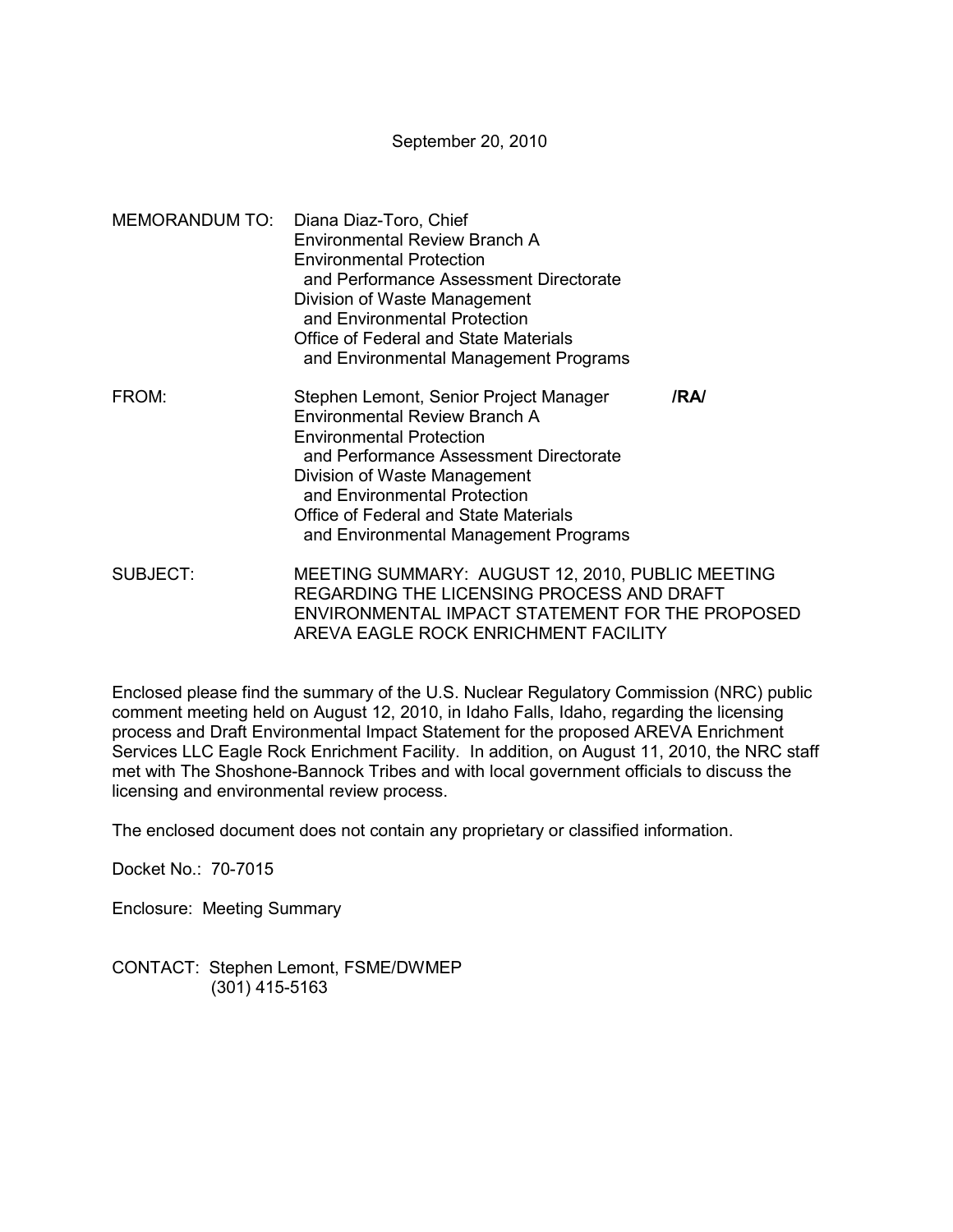| MEMORANDUM TO: | Diana Diaz-Toro, Chief<br><b>Environmental Review Branch A</b><br><b>Environmental Protection</b><br>and Performance Assessment Directorate<br>Division of Waste Management<br>and Environmental Protection<br>Office of Federal and State Materials<br>and Environmental Management Programs |  |
|----------------|-----------------------------------------------------------------------------------------------------------------------------------------------------------------------------------------------------------------------------------------------------------------------------------------------|--|
| FROM:          | Stephen Lemont, Senior Project Manager<br><b>Environmental Review Branch A</b><br><b>Environmental Protection</b>                                                                                                                                                                             |  |

 and Performance Assessment Directorate Division of Waste Management and Environmental Protection Office of Federal and State Materials and Environmental Management Programs

SUBJECT: MEETING SUMMARY: AUGUST 12, 2010, PUBLIC MEETING REGARDING THE LICENSING PROCESS AND DRAFT ENVIRONMENTAL IMPACT STATEMENT FOR THE PROPOSED AREVA EAGLE ROCK ENRICHMENT FACILITY

Enclosed please find the summary of the U.S. Nuclear Regulatory Commission (NRC) public comment meeting held on August 12, 2010, in Idaho Falls, Idaho, regarding the licensing process and Draft Environmental Impact Statement for the proposed AREVA Enrichment Services LLC Eagle Rock Enrichment Facility. In addition, on August 11, 2010, the NRC staff met with The Shoshone-Bannock Tribes and with local government officials to discuss the licensing and environmental review process.

The enclosed document does not contain any proprietary or classified information.

Docket No.: 70-7015

Enclosure: Meeting Summary

CONTACT: Stephen Lemont, FSME/DWMEP (301) 415-5163

| <b>DISTRIBUTION:</b> |                |                     |                    |
|----------------------|----------------|---------------------|--------------------|
| CScott/OGC           | CSafford/OGC   | <b>BReilly/NMSS</b> | SLemont/FSME       |
| <b>THiltz/NMSS</b>   | APowell/OCA    | JWeil/OCA           | DMcIntyre/OPA      |
| LCamper/FSME         | DSkeen/FSME    | DDiaz-Toro/FSME     | DDorman/FCSS       |
| MBailey/FCSS         | LSilvious/NSIR | RVirgilio/OSTP      | <b>TGody/RII</b>   |
| RTrojanowski/RII     | RHannah/RII    | JLedford/RII        | <b>THiltz/NMSS</b> |
| AMalliakos/FSME      | ARiffle/FSME   | MLemoncelli/OGC     | <b>RidsNmssOd</b>  |

| ML102560457                   |              |                   |              |              |  |  |
|-------------------------------|--------------|-------------------|--------------|--------------|--|--|
| <b>OFFICE</b>                 | <b>DWMEP</b> | <b>DWMFP</b>      | <b>DWMEP</b> | <b>DWMFP</b> |  |  |
| NAME                          | SLemont      | AWalker-Smith for | DDiaz-Toro   | SLemont      |  |  |
|                               |              | T. Moon           |              |              |  |  |
| <b>DATE</b>                   | 9/13/10      | 9/13/10           | 9/16/10      | 9/20/10      |  |  |
| <b>OFFICIAL AGENCY RECORD</b> |              |                   |              |              |  |  |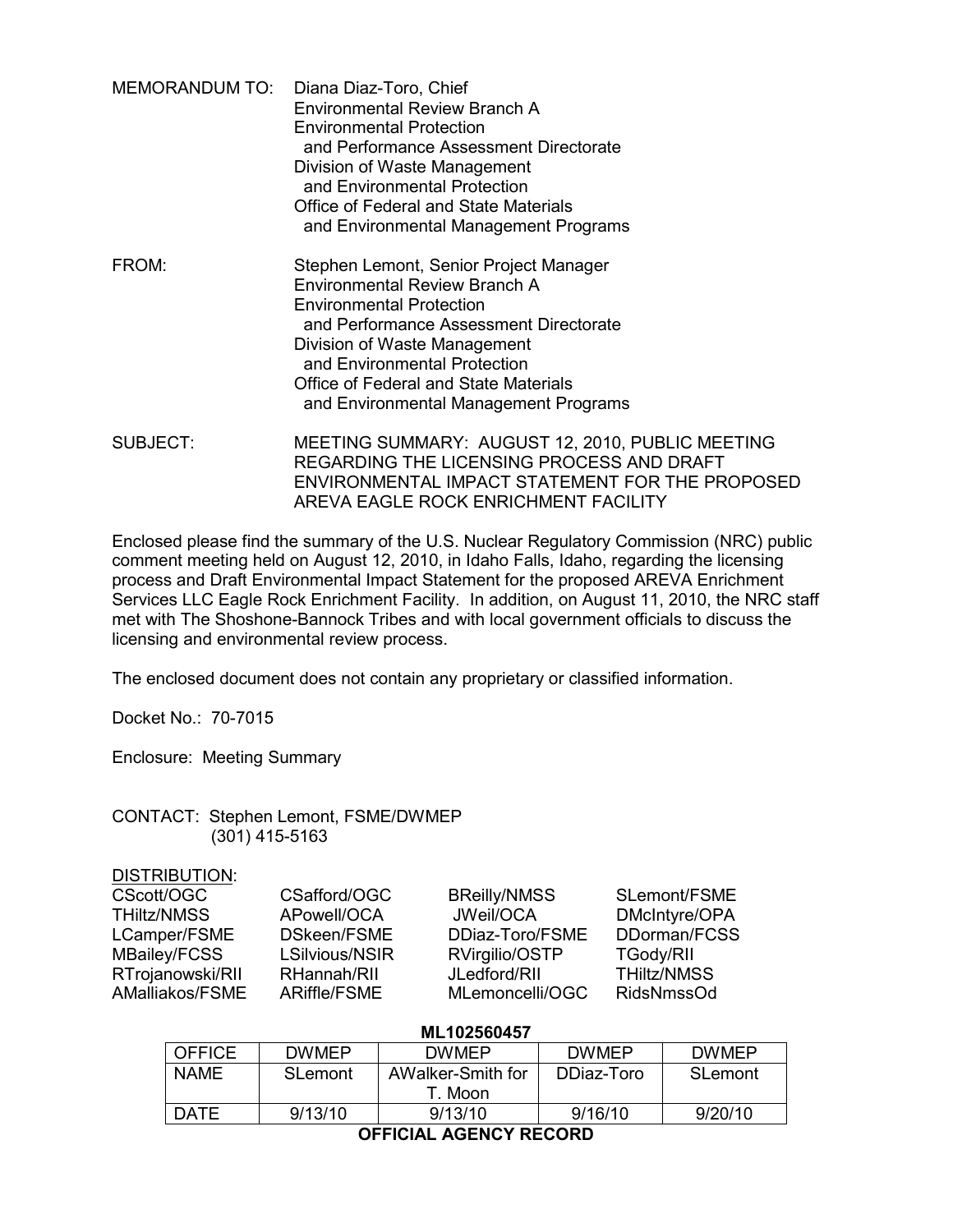## **MEETING SUMMARY: PUBLIC MEETING REGARDING THE LICENSING PROCESS AND DRAFT ENVIRONMENTAL IMPACT STATEMENT FOR THE PROPOSED AREVA EAGLE ROCK ENRICHMENT FACILITY AUGUST 12, 2010**

On August 12, 2010, the U.S. Nuclear Regulatory Commission (NRC) staff conducted a public meeting in Idaho Falls, Idaho, regarding the licensing process and Draft Environmental Impact Statement (Draft EIS, NUREG-1945) for the proposed AREVA Enrichment Services LLC Eagle Rock Enrichment Facility (EREF) in Bonneville County, Idaho. In addition, in separate meetings on August 11, 2010, the NRC staff met with The Shoshone-Bannock Tribes Business Council in Fort Hall, Idaho, the Mayor of the City of Idaho Falls, and a Bonneville County Commissioner in Idaho Falls, to discuss the status of the licensing and environmental review processes and the contents of the Draft EIS.

The public meeting was held at the Red Lion Hotel on the Falls Convention Center. The NRC staff's primary purpose for conducting this public meeting was to gather comments on the Draft EIS. The meeting proceedings were transcribed by a court reporter.Attendees included Congressional staff, State and local government officials or their representatives, members of citizens' groups, and members of the general public. The list of registered attendees is attached.

The NRC staff gave a slide presentation that provided an overview of the NRC's roles and responsibilities and of the licensing and environmental review processes; summarized the contents of, and presented the preliminary findings and conclusions from, the Draft EIS; identified information sources for the project and how they could be accessed; and provided information on how written comments could be provided during the public comment period ending on September 13, 2010. The NRC's slide presentation can be found in the NRC's *Agencywide Documents Access and Management System* (ADAMS) at http://www.nrc.gov/reading-rm/adams.html(ADAMS Accession Number ML102240200). It can also be found in the NRC's public website for the licensing of the proposed EREF project at http://www.nrc.gov/materials/fuel-cycle-fac/arevanc.html#3.

Following the NRC presentation, comments were presented verbally by several elected officials or their representatives and members of citizens groups and of the general public. The elected officials and representatives provided statements and remarks regarding the proposed EREF project and the Draft EIS. In addition, stakeholders provided comments on the contents of the Draft EIS in many of the resource areas addressed in the document (e.g., land use, historical and cultural resources, water resources, ecological resources, transportation, public health, waste management, and socioeconomics). Other comments focused on the NRC staff's preliminary findings, conclusions and recommendations in the Draft EIS. Comments were also presented regarding support of, or opposition to, the proposed EREF project.

The transcript of the public meeting can be found in ADAMS at http://www.nrc.gov/readingrm/adams.html(ADAMS Accession Number ML102320123), and also in the NRC's public website for the licensing of the proposed EREF project at http://www.nrc.gov/materials/fuelcycle-fac/arevanc.html#3.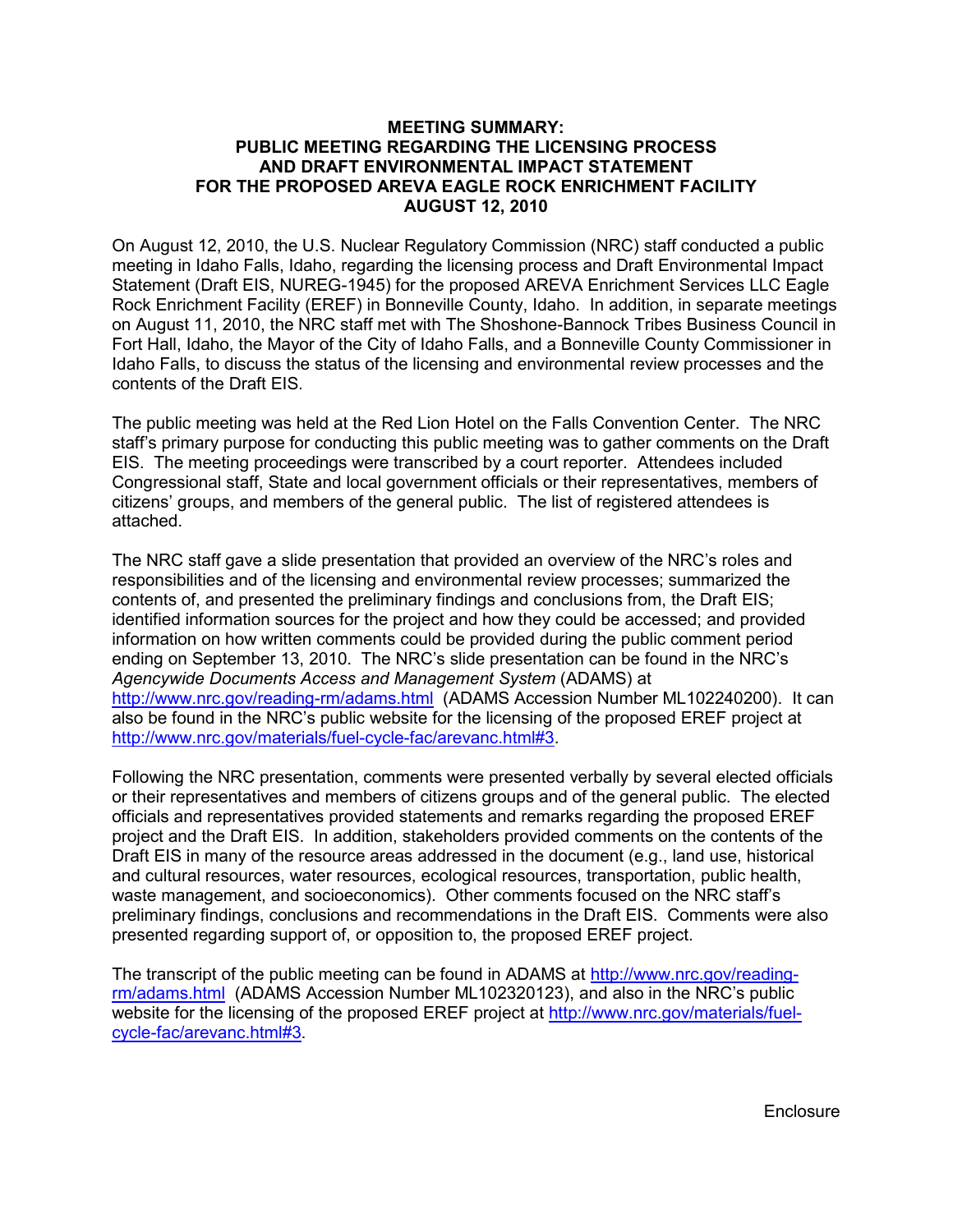## **ATTACHMENT**

## **List of Registered Attendees Public Meeting Regarding the Licensing Process and Draft Environmental Impact Statement for the Proposed AREVA Eagle Rock Enrichment Facility August 12, 2010**

Aaron Moore Adam Conder Alan Kepple Alex Creek Ammett W. Chism Amy Taylor Andrea Shipley Andrew Maldonado Angel Serno Serno Ann Rydalch Arjun Makhijani Arnold Ayers Beatrice Brailsford Becky Burke Ben Donahew Ben Marconi Bill Third Bob Blyth Brad Bare Brent Buescher Bret Sommer Brianna McNall Bruce Jones Bruce Schnitzler Bruce Simmons Carl Taylor Carol Bachelder Carol Cole Carol J. Johnson Charles Thompson Chester Motloch, Ph.d Chip Barnhart Chris Heier Cindie Jensen Cindy Smith-Putnam Clay Atwood Cosme Ramirez Curt Kang Dave Radford David Furniss

David Hensel Dean M. Mortimer Dennis Donnelly Derek Bedke Diana Y. Shipley Don A. Johnson Doug Walker Dr. Ted L.Carpenter Duane Butler Elizabeth Theil Erik Simpson Ernest Taylor Frank Rosa Gary Hastriter Gerardo Serno S. Gordon Hoover Greg Crockett Gregory Croarkim Gregory Hall Harry Crawford Herminio Serna S. Hone Mitchell Jack Barraclough Jackie Flowers Jackie Paulson James Wolski Jared Arave Jared Fuhriman Jason Campbell Jason Clapp Jay R. Beal Jean McKay Jeannie Fuger Jeff Smith Jeff Thompson Jeff Thompson Jeremiah Johnson Jerry Shively Jill Hoover Jim Conan

Jim Vincent Joel Frantum Joel Schodey John B. Martin John C. McKay John E. Flinn John E. Johnson John Hoyrup John Mcgimpsey John R. Snyder John Tanner Judy Zech Julie W. Miller Justin Bates Justin Fuller Karen A. Moore Karl Fischer Kaye Turner Ken Miller Kenlon Johnson Kent McCrary Ketura Rathlam Kevin Chester Kevin Denton Kevin Murray Kitty Vincent Kyle Tarpley Larry Hardcastle Larry Hyatt Laurie Johnson Layne Gough Lee Thompson Leslie Hubbard Leslie Hudelleston Linda Martin Lisa Ballos Liz Woodruff Lorin Walker Lynette Butler Lynne Morgan